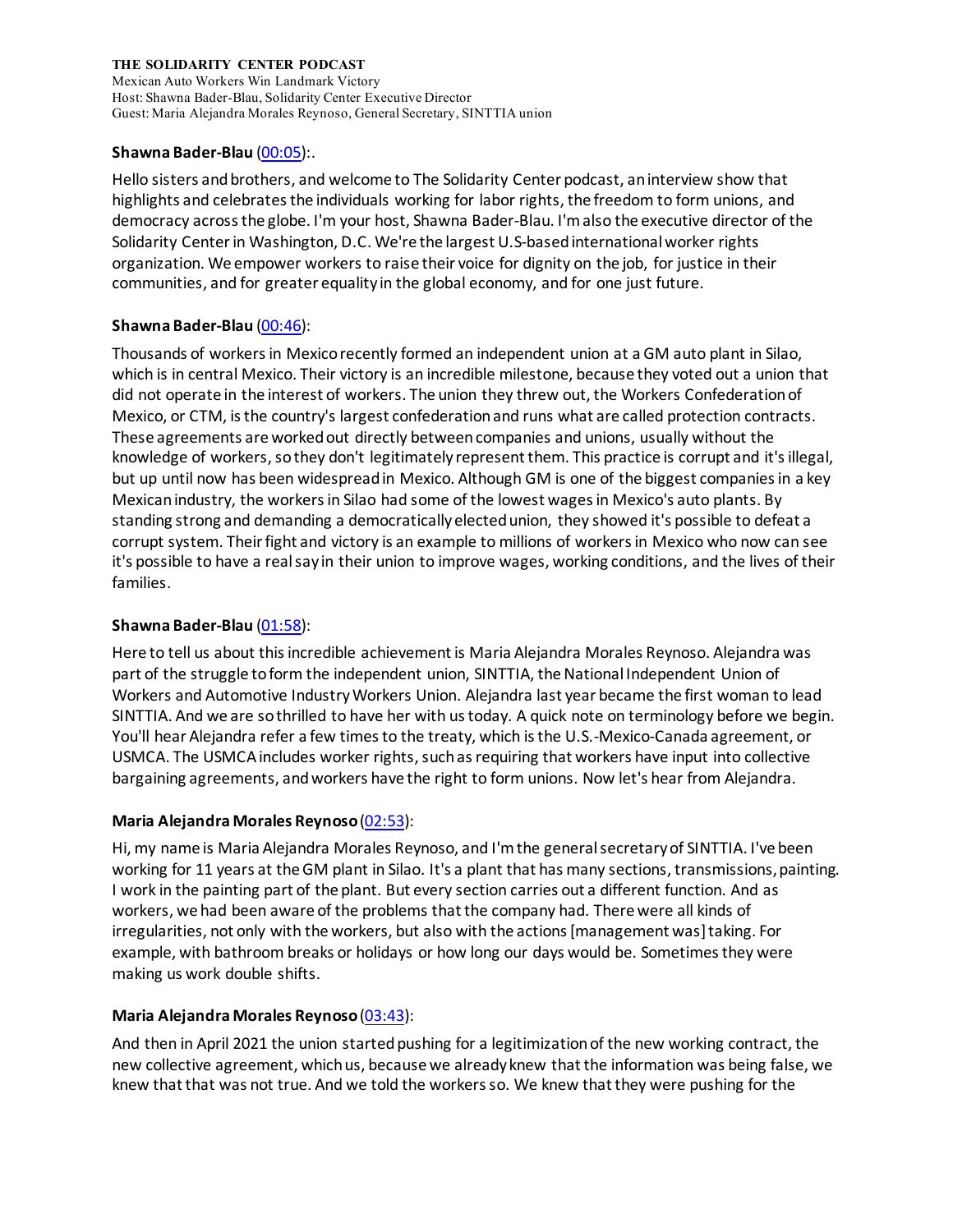Mexican Auto Workers Win Landmark Victory Host: Shawna Bader-Blau, Solidarity Center Executive Director Guest: Maria Alejandra Morales Reynoso, General Secretary, SINTTIA union

legitimization of this collective agreement, saying that if they didn't accept it that they would lose their wages and their benefits.

### **Maria Alejandra Morales Reynoso**[\(04:17\)](https://www.rev.com/transcript-editor/Edit?token=XQUW9l0SF4DX8okf2jKPpV_kUEmMYGIJOgRcybDWWdIAx_4XfFIEkU9FwuV7tsLPTNOOykslaqHMehS2P_UIf-RCIsY&loadFrom=DocumentDeeplink&ts=257.49):

I've been working at the GM plant for 11 years. And during my time at the plant I also got my bachelors in business and administration. And I joined Generando Movimiento, which was one of the first worker organization movements in GM in 2019 after the illegal firing of Israel Cervantes. This was like a call to bring down the corruption that we had seen in the system, especially the corruption that we saw in CTM. And it opened my eyes to the injustices that were happening in the company. So I decided to join the union. And I never thought that I would be elected secretary general. My coworkers voted for me. They elected me. And most of them are men. I'm one of the few women in the union. And it's been complicated. It's been complicated because, as women, we still face a lot of sexism in Mexico and in other places. And that's another dimension of the things we face in the union.

### **Maria Alejandra Morales Reynoso**[\(05:26\)](https://www.rev.com/transcript-editor/Edit?token=K106K-PsiNWeo9uS5CLASdU6xUVzxx4AFwAQJR7X3hmKMm7Cla9SUzAJh8of9a64MKRCkMb09RazGJcu-H3GxC9qbKw&loadFrom=DocumentDeeplink&ts=326.69):

Well, it was important because it was a very big change, especially for those who are still under this CTM-ist regime, so to speak. And it gave people hope, hope that it was possible to represent the workers freely, because we know what goes on in the companies. We have firsthand knowledge. And we proved that it's possible to get organized and to fight for our rights and to leave behind the fear that we're going to lose our jobs.

## **Shawna Bader-Blau** [\(05:58\)](https://www.rev.com/transcript-editor/Edit?token=kLiLte8Wtdi2e1w55x_1zUhINjP9HIM53ncuSXd9iaLCm6dfqS7XQFOwUUDdUzzJYgHPV1rkRxzrgq5ZwYsXpFTVk6M&loadFrom=DocumentDeeplink&ts=358.69):

We've heard how workers at the Silao plant faced incredible pressure to cast their vote for a protection union that did the bidding of the company. After the break we'll hear how they were faced with a ballot that included four unions, three of which were sham stand-ins for the corrupt federation CTM, and the fourth one that offered workers a real voice on the job.

### **Maria Alejandra Morales Reynoso**[\(07:21\)](https://www.rev.com/transcript-editor/Edit?token=52QAD5StlRKd0NbdvTSOc5h1r7NIIJnGFAOGZs7CV-DfXYiRmaYes7v-v91_LFKGnUtxtUXuiR9iWTgjqFyigR3cqI8&loadFrom=DocumentDeeplink&ts=441.46):

Then, as we were getting closer to the day that we had to submit our vote, we started seeing a lot more irregularities, to the point that we actually found broken ballot boxes, and some of our ballots had clearly been ripped and tossed around. So this led to the cancellation of that vote, and also to postponing the elections.

### **Maria Alejandra Morales Reynoso**[\(07:54\)](https://www.rev.com/transcript-editor/Edit?token=s5FpSET7Lp-5o7Pl3Dzljfe5vgszuitXkh4npy8pAVLH67hfFW8RvGY8wZwwuUKa-dakbbGfhptK2mCk540IhLPzWhw&loadFrom=DocumentDeeplink&ts=474.96):

And so the new vote was postponed to August, which incidentally was also when we were recognized as a new union and I was appointed the secretary general of said union. And that's when we submitted a vote and the workers decided that they were not going to approve the new collective agreement. So we were able to present our ourselves in front of the workers as a new independent union.

### **Maria Alejandra Morales Reynoso**[\(08:24\)](https://www.rev.com/transcript-editor/Edit?token=tpi2MlC95YvzFAd95BqJ592zVpjXOgvy95eStTOfaz6WTiZRhDLo4rAU3Ash5mZSM7AquUi5bzq9JtWBI2rTh9y9q_4&loadFrom=DocumentDeeplink&ts=504.39):

And so, after presenting ourselves as a new independent union, we had to confront the new regime that was obviously backed by a union very much entrenched in the CTM, which they and their cronies had been pretty much calling the shots. This allowed us to inform the workers what a new and independent union could do for them, because we could bring them the support and the help they needed when the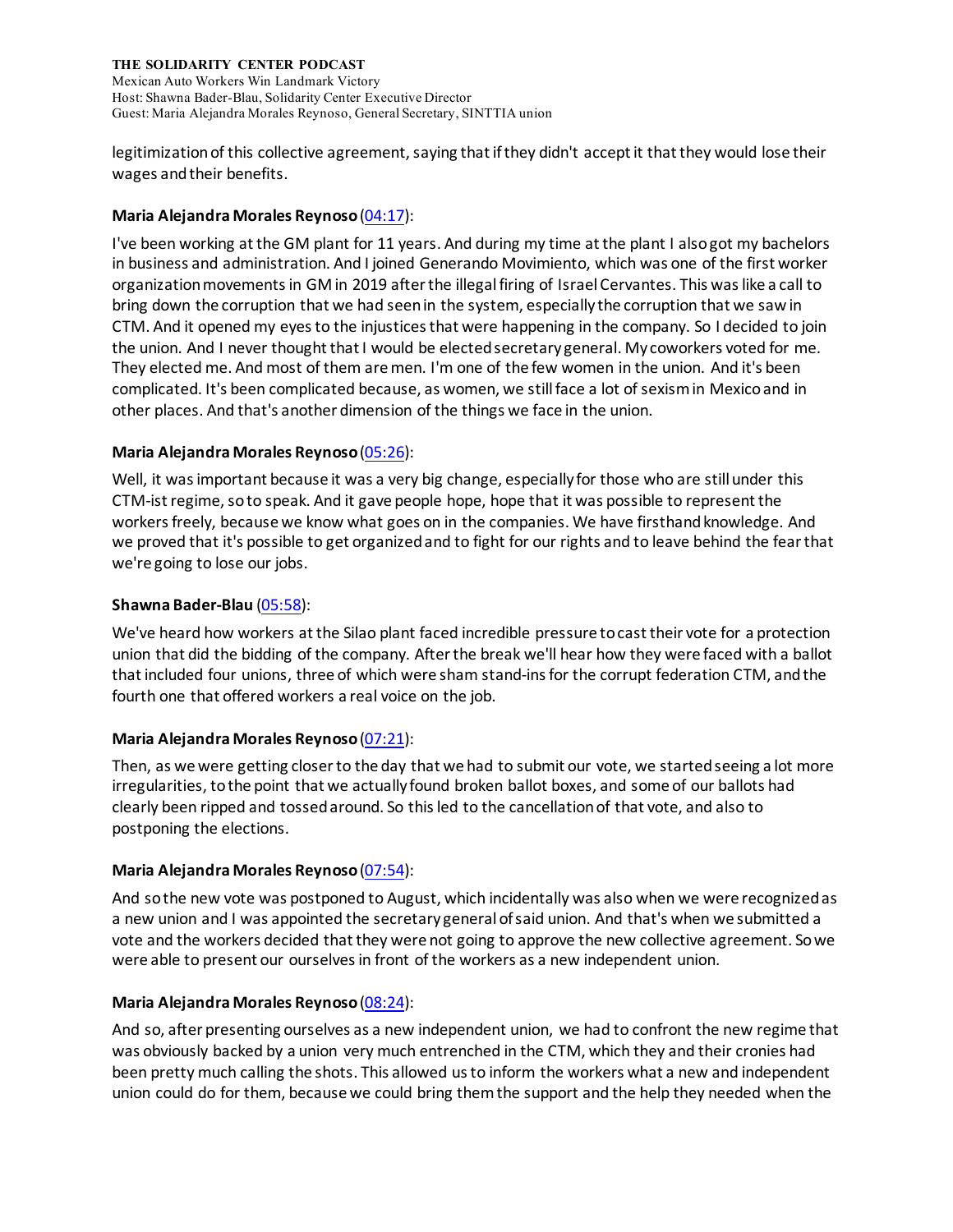Mexican Auto Workers Win Landmark Victory Host: Shawna Bader-Blau, Solidarity Center Executive Director Guest: Maria Alejandra Morales Reynoso, General Secretary, SINTTIA union

CTM had never done that. They had never supported them, they had never provided any kind of help. They were only there to pocket the dues. And that's how the fight started, by us informing the workers of all the benefits that we could bring them, of all the support that we could bring them. And I think that, when they realized all the benefits we could bring them, and that together with the exhaustion and the frustration after years of lack of support and years of company irregularities, they realized that it was a good idea to go with us. And that's what helped us inform them of all the changes that we could bring.

# **Maria Alejandra Morales Reynoso**[\(09:33\)](https://www.rev.com/transcript-editor/Edit?token=EEFqlJD1TEsr-CtSFlQV1f_I4Vtz-uvZ1EkIcOG6H9NI9gSdyiJFYgAzuKOaINwFj92IlnWEkkUpPBqes3i2diVHKso&loadFrom=DocumentDeeplink&ts=573.55):

And so on the first and second of February, which were the days that the federal center had scheduled for the vote, the whole plant of GM in Silao went to vote, and we obtained that great victory. We were elected with 76 percent of the votes. There was no margin for the other unions, actually. And so we started negotiating the new collective bargaining agreement.

## **Maria Alejandra Morales Reynoso**[\(10:07\)](https://www.rev.com/transcript-editor/Edit?token=tpdIfeKZZ3z1dm1AKjSzY8LZVT0kiqGX79pPLrcxrzCiuqC8RXx5iBQuOLgAPaVTSNi-FUxltLaqaPhbh-Buk6aPM7g&loadFrom=DocumentDeeplink&ts=607.02):

So the unions, after they failed to push for the legitimization of the contract in August, let's say that they divided themselves into three different unions that called themselves new or independent. And they proposed very similar measures to what we were proposing. But, unlike us, people knew who the representatives were and people knew who was actually behind the scenes, and it was the CTM.

## **Maria Alejandra Morales Reynoso**[\(10:36\)](https://www.rev.com/transcript-editor/Edit?token=i3S9bzuN-8lcboPwEkpawIdpNjC5zEvVdJ-eOuaE1Jma82NIChNWqdNIIgcMeo_EtWod6yLP4sNk7Apv5wRG9Ltt_Kg&loadFrom=DocumentDeeplink&ts=636.19):

So these unions harassed the workers, telling them that, if they didn't vote for them, they would be fired. Or they offered them money in exchange for their vote, or they offered them benefits in case they won. And that worked with some people. That intimidated some of the workers. And of course there were people who sold their vote. And that was what they based their campaign on. And they never sought to benefit all the workers, just the people who told them they would vote for them.

# **Maria Alejandra Morales Reynoso (**[11:11\)](https://www.rev.com/transcript-editor/Edit?token=Y04LqzCt1cDXXAuKy8EFUpmz8rNBMPTcZQvz8KvIr4n9cvemVMYpPitiztf7VscVqJ_bfA9vijb7F9bX-iI63jP5qnk&loadFrom=DocumentDeeplink&ts=671.18):

We faced several barriers. But I would say the main two would be, on one hand, that in GM, the minute that they heard that someone was trying to organize the workers, that person would be fired. And either the union itself or the company themselves would fire this person. And then the second would be actually the laws. Ever since the legitimization of the [inaudible 00:11:33] in April, CTM was always heavily favored by the law. So that didn't give us a lot of room to maneuver, not a lot of flexibility. So we had a long standing battle with them in that regard. Once the approval of the new treaty, under the new treaty, it was easier to create an independent union. So we were able to tell our coworkers, "Listen. By law, now we can actually create an independent union. And not just the worker centrals that were allowed before."

# **Maria Alejandra Morales Reynoso**[\(12:12\)](https://www.rev.com/transcript-editor/Edit?token=WmBDyuxvl3l0ka3B-U-j1O2bgdF5hULACcpXQRYokw8cg7pNwAccHNuB7fSLCDDsb9ZwtQ-MPsQg0kxipd9PryhmhQk&loadFrom=DocumentDeeplink&ts=732.85):

I would tell them to inform themselves, to find out what their rights are, and to talk with our colleagues about them. Because it certainly helped us. We found out what our rights were, and then we talked about how to implement them. And we talked to the workers directly. And now with the reform of the USMCA, it's easier now to actually elect a union that will represent you. I just wanted to say that everybody's intervention, everybody's help, and especially the Solidarity Center's support, was incredibly valuable to us in our fight. And we're just really grateful.